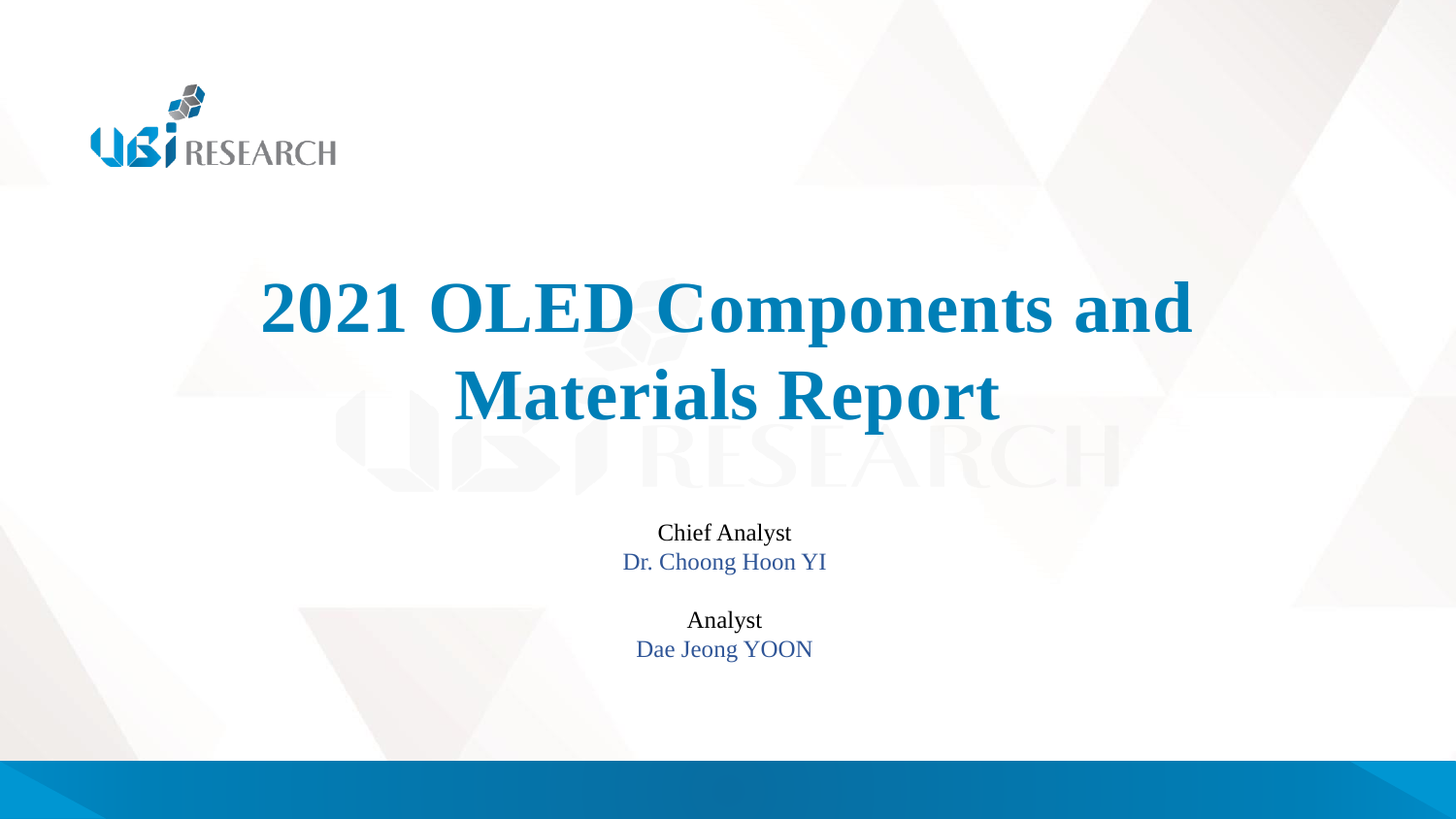# *Contents*

# USI RESEARCH

| 1. Key Summary                                                                                                                                                                                                                                                                                                                                                                                                                                                                            | 3         | 5. Analysis and Forecast of OLED Panel Makers' Mass Production Capacity<br>- 75<br>5.1 Annual Total Substrate Area Forecast                                                                                                                                                                        |
|-------------------------------------------------------------------------------------------------------------------------------------------------------------------------------------------------------------------------------------------------------------------------------------------------------------------------------------------------------------------------------------------------------------------------------------------------------------------------------------------|-----------|----------------------------------------------------------------------------------------------------------------------------------------------------------------------------------------------------------------------------------------------------------------------------------------------------|
| Analysis of The Latest Development Trend of OLED<br>2.1 Overview<br>2.2 LTPO TFT                                                                                                                                                                                                                                                                                                                                                                                                          | 5         | 5.2 Small OLED Annual Substrate Area Forecast<br>5.3 Mid-to-large OLED Annual Substrate Area Forecast                                                                                                                                                                                              |
| 2.3 High refractive CPL<br>2.4 Micro Lens Array<br>2.5 Pol-less<br>2.6 Under Panel Camera                                                                                                                                                                                                                                                                                                                                                                                                 |           | 6. OLED Shipment Forecast www.communication.com/<br>-80<br>6.1 OLED Total Shipments<br>6.2 Shipments by Application<br>6.3 OLED Shipments for Smartphones                                                                                                                                          |
| Development of Components and Materials for Foldable Devices and<br>3.<br><b>Industry Status</b><br>3.1 Foldable Device Development Trend<br>3.2 Analysis of OLED Structure for Foldable Devices<br>3.3 Foldable OLED Business and Exhibition Trends by Panel Maker<br>3.4 Ultra Thin Glass<br>3.5 Colorless PI<br>3.6 Low Reflection Film<br><b>Components and Materials Development and Industry Status for TV</b><br>$\bullet \bullet \bullet \bullet$<br>4.1 QD-OLED<br>4.2 Oxide TFT | 17<br>-71 | 7. Major Components and Materials Market Forecast<br>-86<br>7.1 Overview<br>7.2 Total Market<br>7.3 Substrate<br><b>7.4 TFT</b><br>7.5 Encapsulation<br>7.6 Touch sensor<br>7.7 Polarizer<br>7.8 Adhesive<br>7.9 Cover Window<br>7.10 Driver IC & COF<br>7.11 Composite Sheet<br>7.12 Process Film |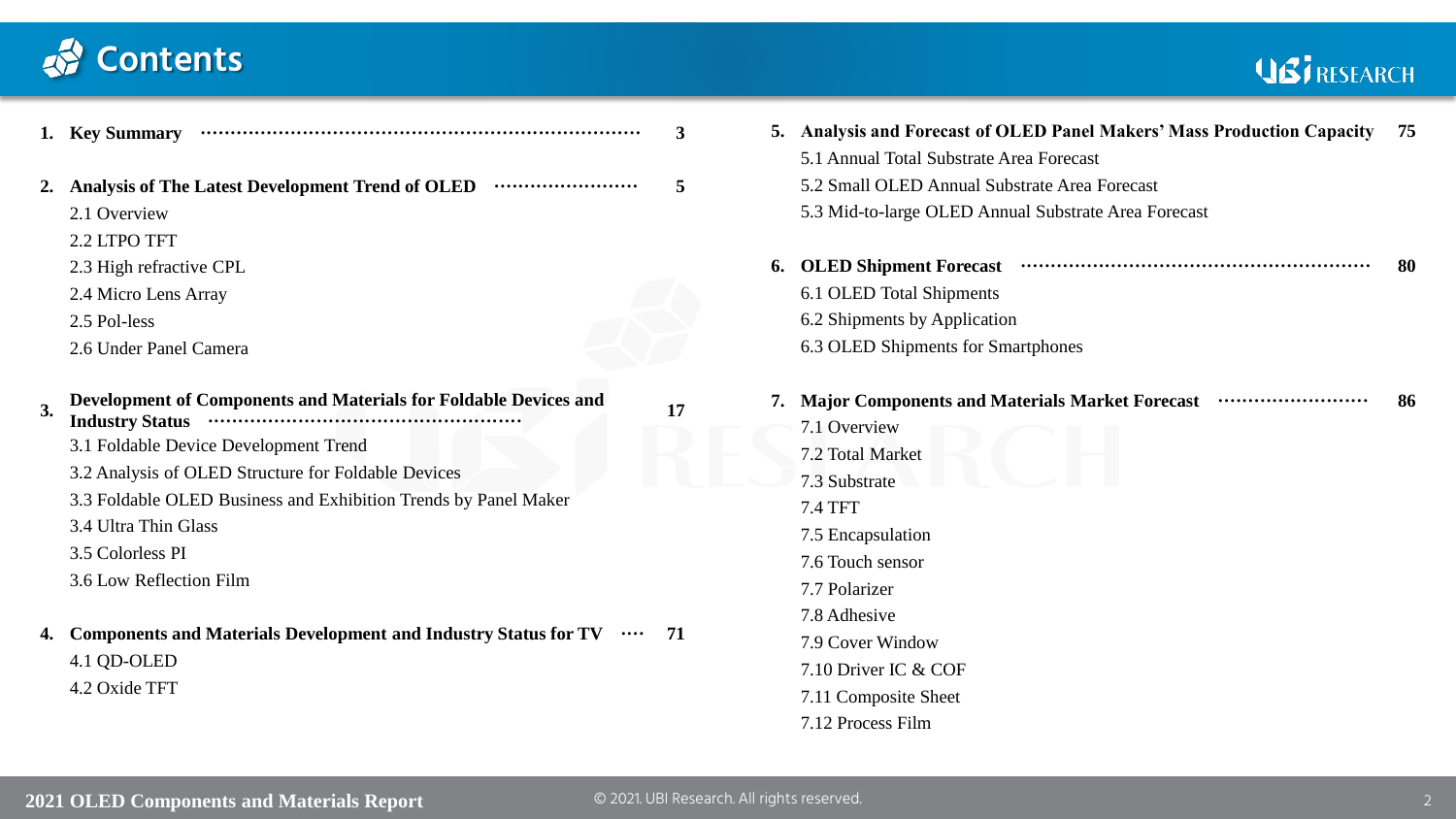## **2.1 Overview**

- **Low-power drive technology**  $\overline{\phantom{a}}$ 
	- Recently, as watching videos, playing games, and processing work for a long time on mobile devices has become commonplace, battery consumption in mobile devices has become an issue. As the resolution of a mobile device increases, the pixel size decreases, and more power is consumed than a low-resolution OLED to maintain a constant luminance.
	- **•** For low-power driving of OLED, Samsung Display is applying or developing the following technologies.

| <b>Technology</b>        | <b>LTPO TFT</b>                                                                                                                                                                                                                                                                                         | <b>High refractive index CPL</b>                                                                                                                                                                                    | <b>Micro lens array</b>                                                                                | <b>Pol-less</b>                                                                                               |  |
|--------------------------|---------------------------------------------------------------------------------------------------------------------------------------------------------------------------------------------------------------------------------------------------------------------------------------------------------|---------------------------------------------------------------------------------------------------------------------------------------------------------------------------------------------------------------------|--------------------------------------------------------------------------------------------------------|---------------------------------------------------------------------------------------------------------------|--|
| <b>Explanation</b>       | Combining LTPS TFT and oxide TFT<br>technology                                                                                                                                                                                                                                                          | Application of CPL with higher refractive<br>index than before                                                                                                                                                      | Micro lens applied on the top of the touch<br>electrode                                                | Polarizer removal and color filter, black<br>PDL, and anti-reflect technology applied                         |  |
| <b>Effect</b>            | Total power consumption reduction through<br>reduction of driving current                                                                                                                                                                                                                               | Increased external quantum efficiency                                                                                                                                                                               | Increased external quantum efficiency                                                                  | Increased external quantum efficiency                                                                         |  |
| <b>Application Model</b> | Galaxy Note 20 Ultra, Galaxy Z Fold2,<br>Galaxy S21 Ultra                                                                                                                                                                                                                                               | Galaxy S10 series~<br>(M9, M10, M11)                                                                                                                                                                                | Galaxy Note 20 Ultra                                                                                   | Galaxy Z Fold3(Expected)                                                                                      |  |
| <b>Structure</b>         | PDL<br><b>Anode</b><br><b>Planarization layer 2</b><br>SD2<br><b>Planarization layer 1</b><br>SD1<br>Gate3<br>$\begin{array}{c}\n\overline{\text{G13}}\\ \text{IGZO}\\ \text{ILD1}\end{array}$<br>Gate2<br>GI 2 layer<br><b>LTPS</b><br><b>GII laver</b><br><b>Buffer laver</b><br>BSL<br>Carrier glass | <b>CPL</b><br>Cathode $\left(\cdot\right)$ $\bigcirc$<br>EIL<br><b>ETL</b><br>$\overline{1}$<br><b>EML</b><br><b>HTL</b><br><b>HIL</b><br>Anode $(+)$ $\mathbf{\mathbf{\Omega}}$<br><b>LTPS TFT</b><br><b>Glass</b> | High refractive index layer<br>Micro lens<br>Touch electrode<br><b>OLED</b><br><b>TFT</b><br>Substrate | Coverfilm<br>OCA<br>COE<br>TOE<br>OLED<br>Array<br>Source: UBI Research DB, news.samsungdisplay.com, Visionox |  |

Samsung Display's low-power driving technology development example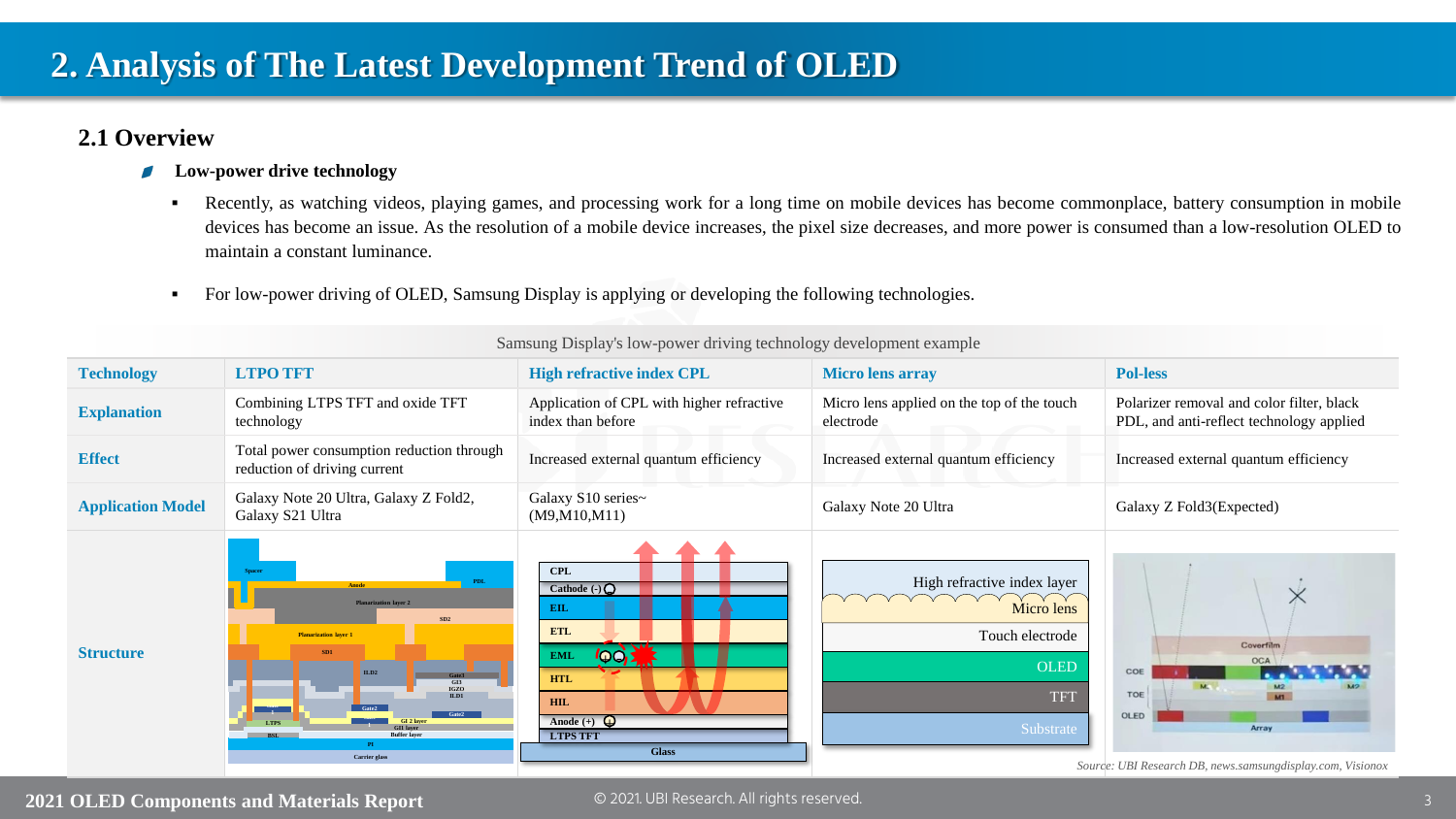## **3. Development of Components and Materials for Foldable Devices and Industry Status**

## **3.2 Analysis of OLED Structure for Foldable Devices**

- **Foldable OLED for Galaxy Z Fold3**
	- The structure of the 'Galaxy  $Z$  Fold  $3$ ' to be released by Samsung Electronics was expected.
	- A PET protective film is attached to the top and bottom of the cover window, which will be supplied by \*\*\* \*\*\*'s high heat-resistant PET will be used for the lower protective film of the substrate.
	- As for the cover window, the same 30 um thick ultra thin glass (UTG) will be used like the previous 'Galaxy Z Fold2'.
	- A color filter will be applied to the Galaxy Z Fold3 instead of a polarizer. Initially, it was expected that a low reflection film of \*\*\* would be used, but due to the thickness issue, it will not be applied to final mass production.
	- The Galaxy Z Fold 3 will be equipped with an electromagnetic resonance (EMR) type pen that requires a digitizer, and two sheets will be placed on the left and right.
	- The metal SUS used in the Galaxy Z Fold 2 will be replaced with carbon material due to signal interference between the digitizer and the panel, and \*\*\* carbon fiber reinforced plastic will be processed by \*\*\* and supplied to Samsung Display.

| <b>Picture</b>                                       | <b>Layer</b>             |                                   | <b>Thickness</b> | <b>Supplier</b>  |
|------------------------------------------------------|--------------------------|-----------------------------------|------------------|------------------|
| <u>Anti finger</u><br>Hard coating                   | Protection<br>film       | Anti finger                       |                  | <b>SG Hitech</b> |
| <b>Protection film</b>                               |                          | Hard coating                      |                  |                  |
| <b>PSA</b>                                           |                          | PET                               |                  |                  |
| Ultra thin glass                                     |                          | <b>PSA</b>                        |                  |                  |
|                                                      | Cover<br>window          | <b>UTG</b>                        |                  |                  |
| <b>PSA</b>                                           |                          | <b>PSA</b>                        |                  |                  |
| Protection film                                      | Protection<br>film       | PET                               |                  |                  |
|                                                      |                          | PSA                               |                  |                  |
| <b>PSA</b><br>OLED + on-cell touch +<br>color filter | OLED<br>panel            | Flexible OLED<br>+ Y-OCTA + CF    |                  |                  |
| <b>PSA</b>                                           | Back film                | <b>PSA</b>                        |                  |                  |
|                                                      |                          | PET                               |                  |                  |
| <b>Back film</b>                                     |                          | PSA                               |                  |                  |
| <b>PSA</b>                                           | <b>CFRP</b><br>Digitizer | Carbon fiber<br>reinforce plastic |                  |                  |
| CFRP + Digitizer                                     |                          | <b>PSA</b>                        |                  |                  |
| <b>PSA</b>                                           |                          | Digitizer                         |                  |                  |
| Cushion                                              | Cushion                  | Cushion                           |                  |                  |

#### Foldable OLED for 'Galaxy Z Fold3'

Source: UBI Research DB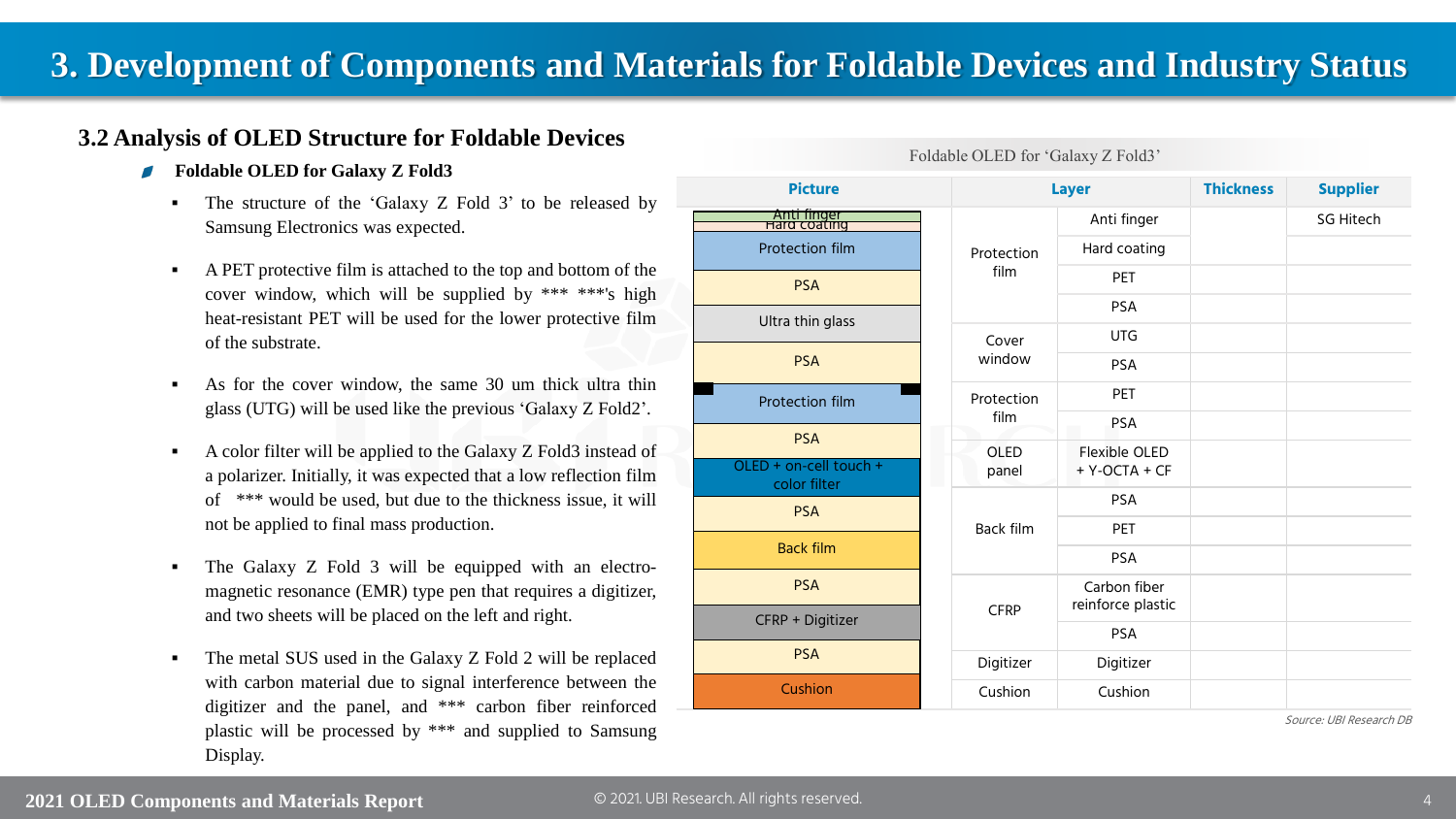# **3. Development of Components and Materials for Foldable Devices and Industry Status**

## **3.3 Foldable OLED Business and Exhibition Trends by Panel Maker**

- $\blacksquare$ **Samsung Display**
	- Pol-less
		- ➢ Black pixel define layer (PDL), color filter, and antireflection film are applied.
		- ➢
	- UPC
		- ➢ A colored PI substrate is used, and it seems that the cathode electrode will be selectively removed with a laser process.
		- ➢

**MLP** 

➢



## **2020 2021 2022 2023 · HOP(hybrid oxide polycrystalline silicon)** (LTPS + Oxide TFT, low power consumption) **· Y-OCTA** (5 masks, punch hole)

Source: UBI Research DB

TFT

**Substrate** 

**Touch** 

MLP

Polarizer

Cover window

Pen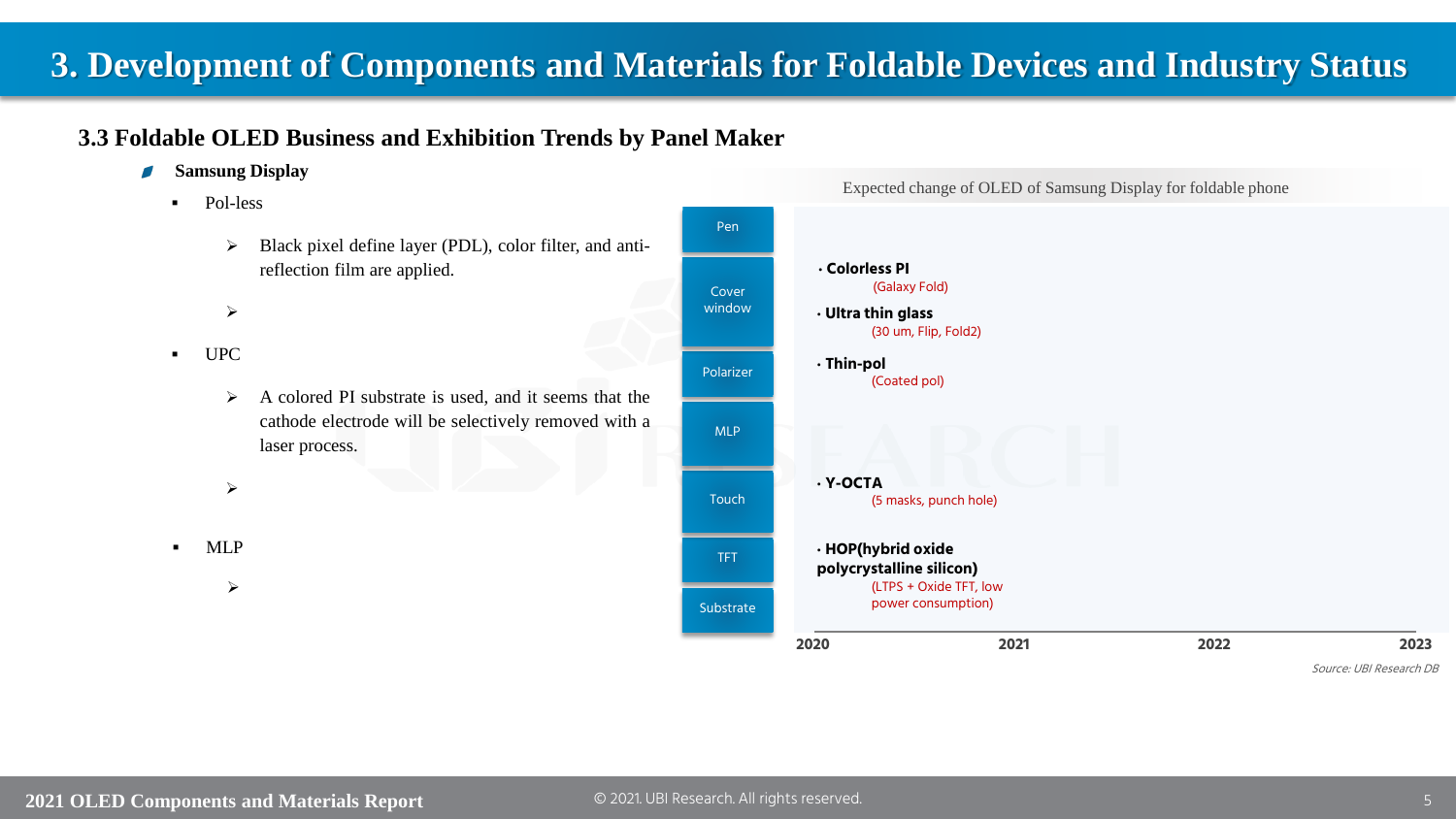# **3. Development of Components and Materials for Foldable Devices and Industry Status**

## **3.5 Colorless PI**

 $\blacksquare$ **Major supply chain**

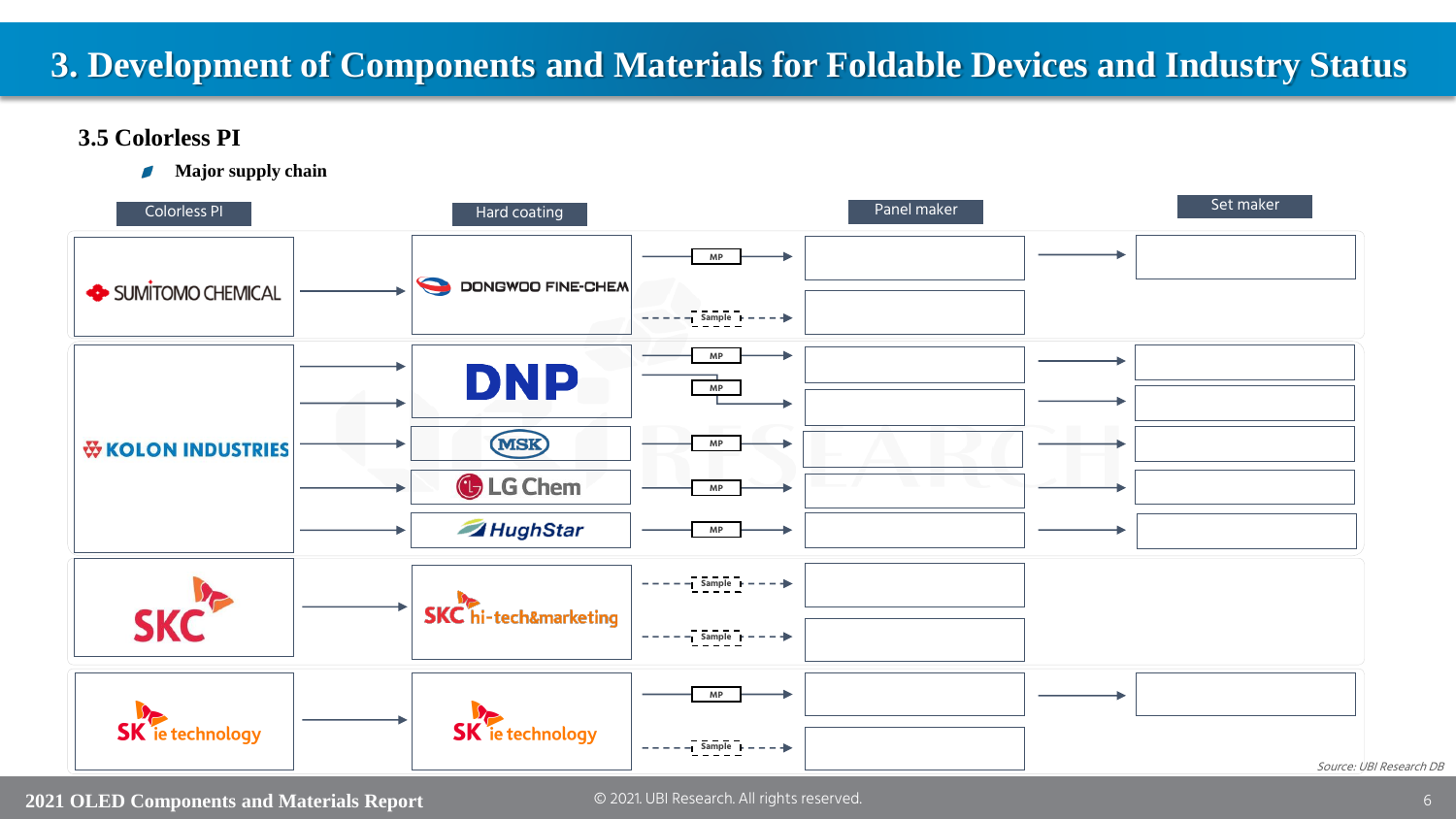## **4.1 QD-OLED**

- **Supply chain forecast**  $\overline{\phantom{a}}$ 
	- It seems that will supply the anti-reflection film on the substrate to will process this film and supply it to Samsung Display.
	- The color register will be supplied by  $\theta$ , the QD will be supplied by , and the ink will be supplied by
	- $\blacksquare$  TiO<sub>2</sub> is expected to be added to the QD layer as a scatterer to increase the light conversion efficiency. Since the phase difference of light scattered by  $TiO<sub>2</sub>$  is not maintained, QD-OLED cannot structurally use a polarizer. The scatterers are expected to be supplied by
	- The low-refractive material between the QD layer and the color filter is expected to be supplied by
	- Bank material development companies include and, while black matrix can be supplied by
	- **•** The resin overcoat material is expected to be supplied by

#### Predicted structure of color filter for QD-OLED



#### Expected supplier of color filter for QD-OLED

| <b>Items</b>               | <b>Supplier</b> |
|----------------------------|-----------------|
| <b>Anti reflect film</b>   |                 |
| <b>Color resist(RGB)</b>   |                 |
| Low index refractive layer |                 |
| <b>Quantum dot(RG)</b>     |                 |
| <b>Ink</b>                 |                 |
| TiO <sub>2</sub>           |                 |
| <b>Black matrix</b>        |                 |
| <b>Bank</b>                |                 |
| <b>Overcoat</b>            |                 |

Source: UBI Research DB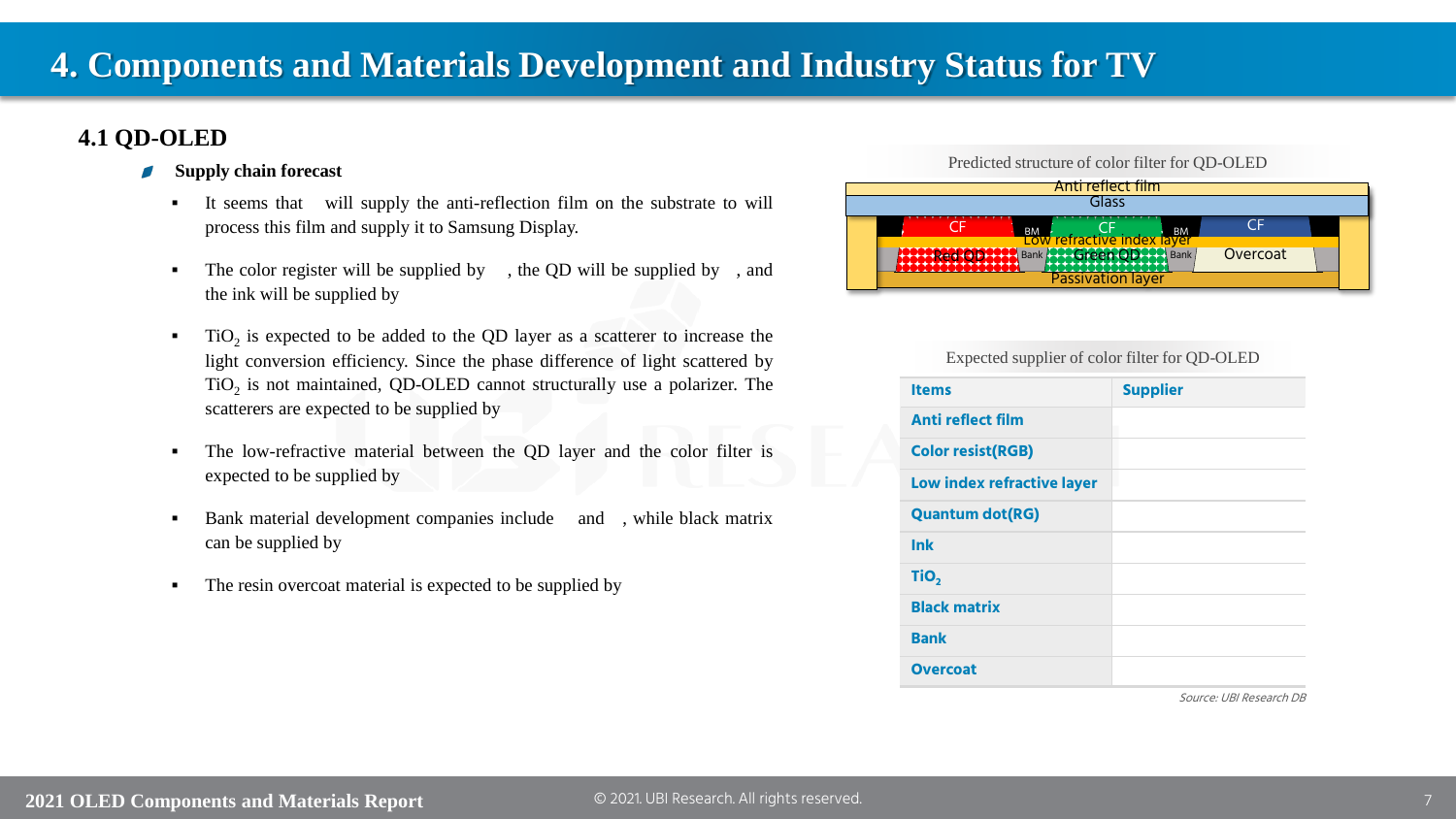# **7. Major Components and Materials Market Forecast**

## **7.9 Cover Window**

- Materials for cover windows include 2D glass, 3D glass, colorless PI, and UTG.
- The cover window material market is expected to grow from \$ billion in 2021 to \$ billion in 2025, growing at a CAGR of %.
- By 2025, 2D glass and 3D glass are expected to account for the largest share of the cover window materials market with % of the total, with UTG accounting for % and colorless PI with %.